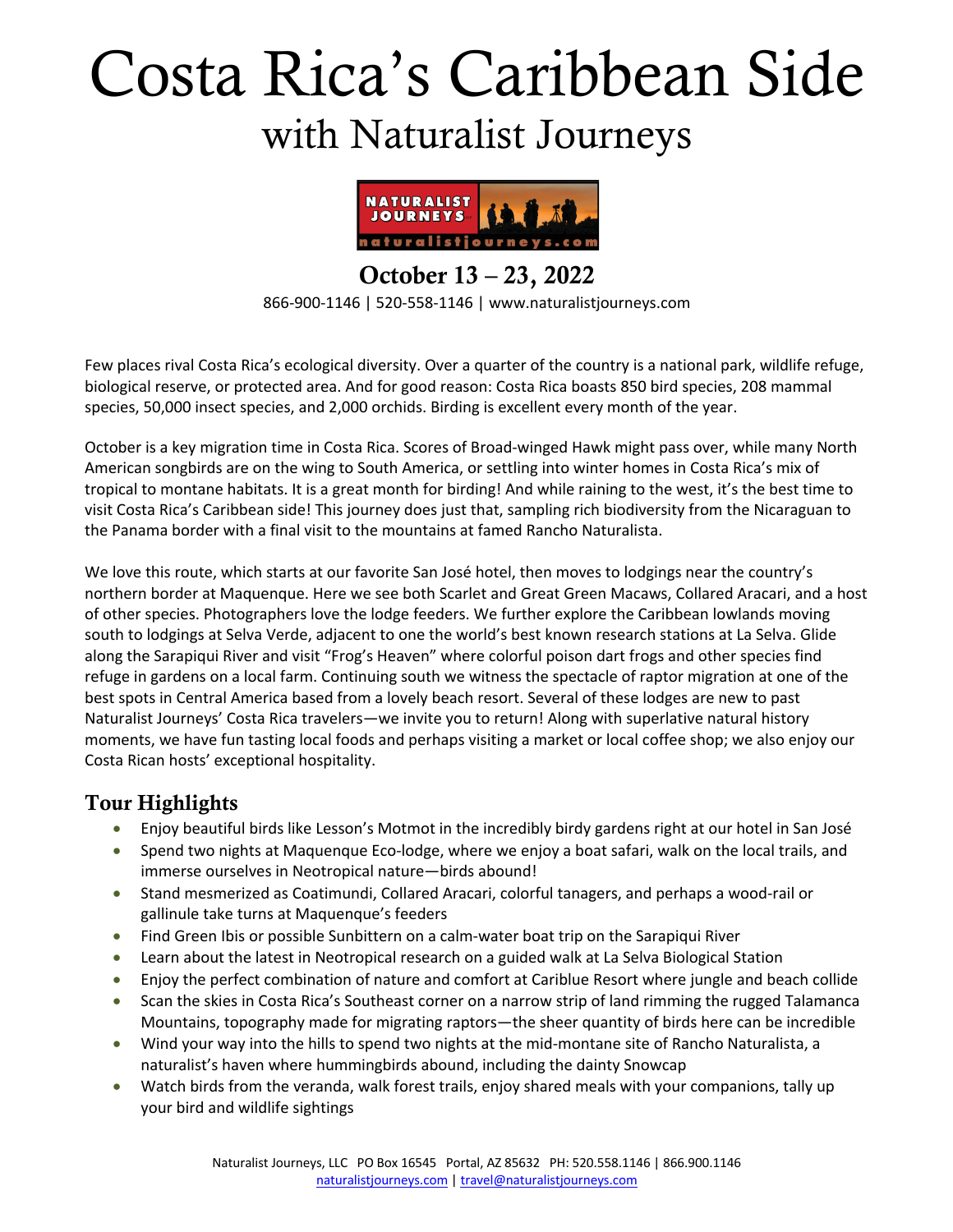#### Tour Summary

11-Day / 10-Night Costa Rica Fall Birding Tour \$3990 from San José, Costa Rica Airport is Juan Santamaria Airport (SJO)

# Day-to-Day Itinerary

#### Thurs., Oct. 13 Arrival in San José

Welcome to Costa Rica! Arrive today in San José where you are met at the airport by a representative from our Costa Rican host company, for private transfer to the Hotel Bougainvillea. We select this boutique hotel for its spacious rooms, friendly service, and sculpture-rich birdy gardens, just outside the door. This is an environmentally-friendly hotel with a commitment to our planet *and* hospitality.

Those arriving in time can enjoy a welcome dinner with fellow travelling companions and your Naturalist Journeys guide. Those that arrive later than dinner have a snack tray on arrival. *Accommodations at Hotel Bougainvillea (D)*

#### Fri., Oct. 14 Travel to Maquenque | Cinchona Waterfall & Hummingbirds

Our early birds can be out in the garden at sunrise. After breakfast, we pack up and head out on a very scenic drive to Maquenque. Our first stop is at Cinchona where we enjoy a coffee and snack, and look off to a canyon, one of Costa Rica's most important elevational corridors for birds, flora, and fauna. Enjoy the patio of Café Colobri and views of Violet Sabrewing, Purple-throated Mountain Gem, and possibly Green Thorntail. There should be colorful tanagers and some wintering warblers as well.

We can hardly tear ourselves away but we keep moving north. We pass through some lush agricultural areas and have lunch along the route. Our lodge is only accessible by boat, a short trip across the Rio San Carlos to an island. It lies adjacent to Maquenque National Wildlife Refuge and close to 600 bird species have been reported on the property!

Settle into your casitas and return to watch birds and mammals by the lagoon and feeders. As late-afternoon activity picks up we stroll around the pond and watch parrots and macaws return to their roost. Black-bellied Whistling Duck often decorate the trees like ornaments. This is a special place and we have three nights here to enjoy.

*Accommodations at Maquenque Lodge (B,L,D)* 

## Sat., Oct. 15 & Sun., Oct. 16 Maquenque Lodge

The next two days we follow nature's rhythm. On morning walks we may be greeted by calling Keel-billed Toucan or even Broad-billed Motmot. Learn more about local fruiting trees and seasons of the tropics. After a walk and breakfast, we check out the grounds in search of Mantled Howler Monkey, Green Iguana, and Spectacled Caiman. Birds are plentiful, we might spend a full morning just in the gardens!

Over the next two days, from the lodge, we scan the skies for raptors on the wing, including Broad-winged, Swainson's, and Short-tailed Hawks, and bird the grounds and surrounding forest. With the company of our local guide, we enjoy a boat safari on the San Carlos River.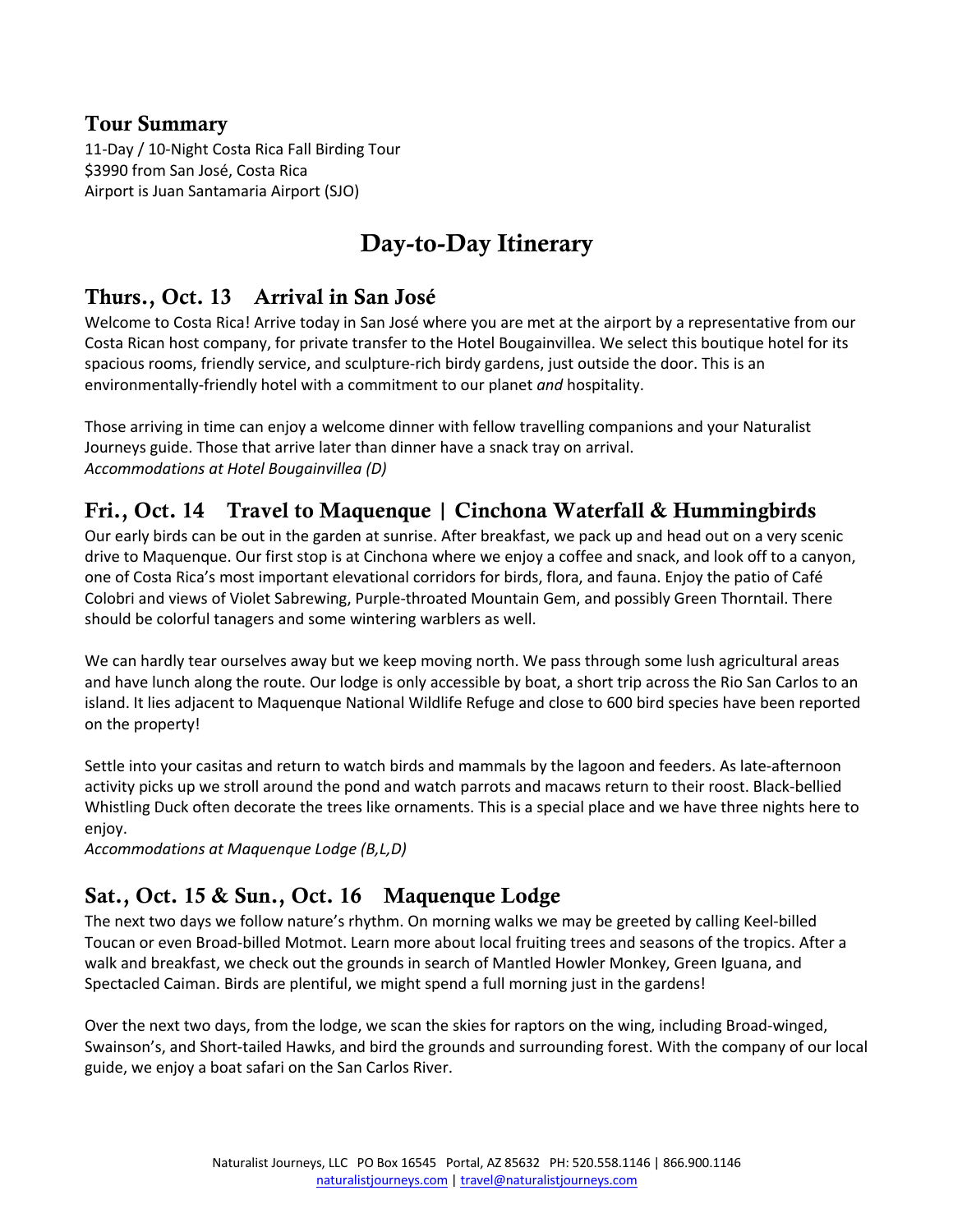In the afternoons, we walk on the lodge trails, where we might find Great Curassow, Great Green Macaw, Green Ibis, and Golden-hooded Tanager. It's wonderful to have these full days to immerse ourselves in migration, the resident birds, and the tropical nature of Maquenque! Here we enjoy creature comforts, the beauty of nature in a remote location, and some fabulous birding and wildlife. *Accommodations at Maquenque Lodge (B,L,D)* 

### Mon., Oct 17 Frog's Heaven | Sarapiqui | Tropical Night Walk

Enjoy a final early morning with the dawn chorus from your casitas. We then pack up and head to another biological hotspot, the Sarapiqui Region, famous for its lush lowland tropical forest.

Today we stop at a little gem, a former farm restored for wildlife known as Frog's Heaven. Beginning in 2009, the owners began a project to plant trees and create habitat where native frogs could find shelter and a place to go through their metamorphosis. The density of frogs is just plain FUN, and quite a marvel to experience. Photographers can enjoy some close-up moments with poison-dart and other frogs. And the property gives shelter to a number of birds, including a good array of woodpeckers and beautiful Red-legged Honeycreeper are often busy at feeders.

We continue on, enjoy lunch along the way, and then get settled in at our hotel, which lies adjacent to a famous tropical research station. Nature is all around us, and those that wish can venture out on a night walk in search of owls and other night creatures.

*Accommodations at Selva Verde (B,L,D)* 

#### Tues., Oct. 18 La Selva Biological Station | Sarapiqui River Boat Tour

The La Selva Biological Station is one of the premier tropical research stations in the world. Trails wind between laboratories and researchers' residences, and then fan out to primary and secondary forests where nature abounds. Lowland rainforest is particularly diverse here, as the property is located near the confluence of two major rivers―the Rio Puerto Viejo and the Sarapiqui. The reserve is nearly 4,000 acres and connects to a forest corridor that ascends up through nearby Braulio Carrillo National Park, providing links to middle and higher elevations.

La Selva comprises 1,600 hectares (3,900 acres) of tropical wet forests and disturbed lands. Four major tropical life zones define the contiguous corridor now protecting a large portion of Costa Rica's biodiversity. Recorded here are more than half of Costa Rica's almost 900 species of birds, 1850 species of vascular plants, and a rich array of mammals, insects, reptiles, and amphibians. Each year, La Selva's Christmas Bird Count is among the highest in numbers.

On trails near the Sarapiqui River we hope to see the beautiful Agami Heron and perhaps an elusive Sungrebe. Some of the other elusive species we may find include Great Curassow, Great or Slaty-breasted Tinamous, Great Potoo, and possibly Bare-necked Umbrellabird. We should see Crimson-collared and Golden-hooded Tanagers, Rufous Motmot, endemic Black-cheeked Woodpecker, beautiful Snowy Cotinga, and, high on thermals above, King Vulture. Pied Puffbird and Great Jacamar are sit-and-wait predators that dart from perches to capture large insects. Orange-billed Sparrow are gaudy denizens of the forest floor.

Butterfly enthusiasts, prepare to be amazed at all the species, including several large electric-blue Morphos. Central American Agouti and White-nosed Coati are mammals we often find.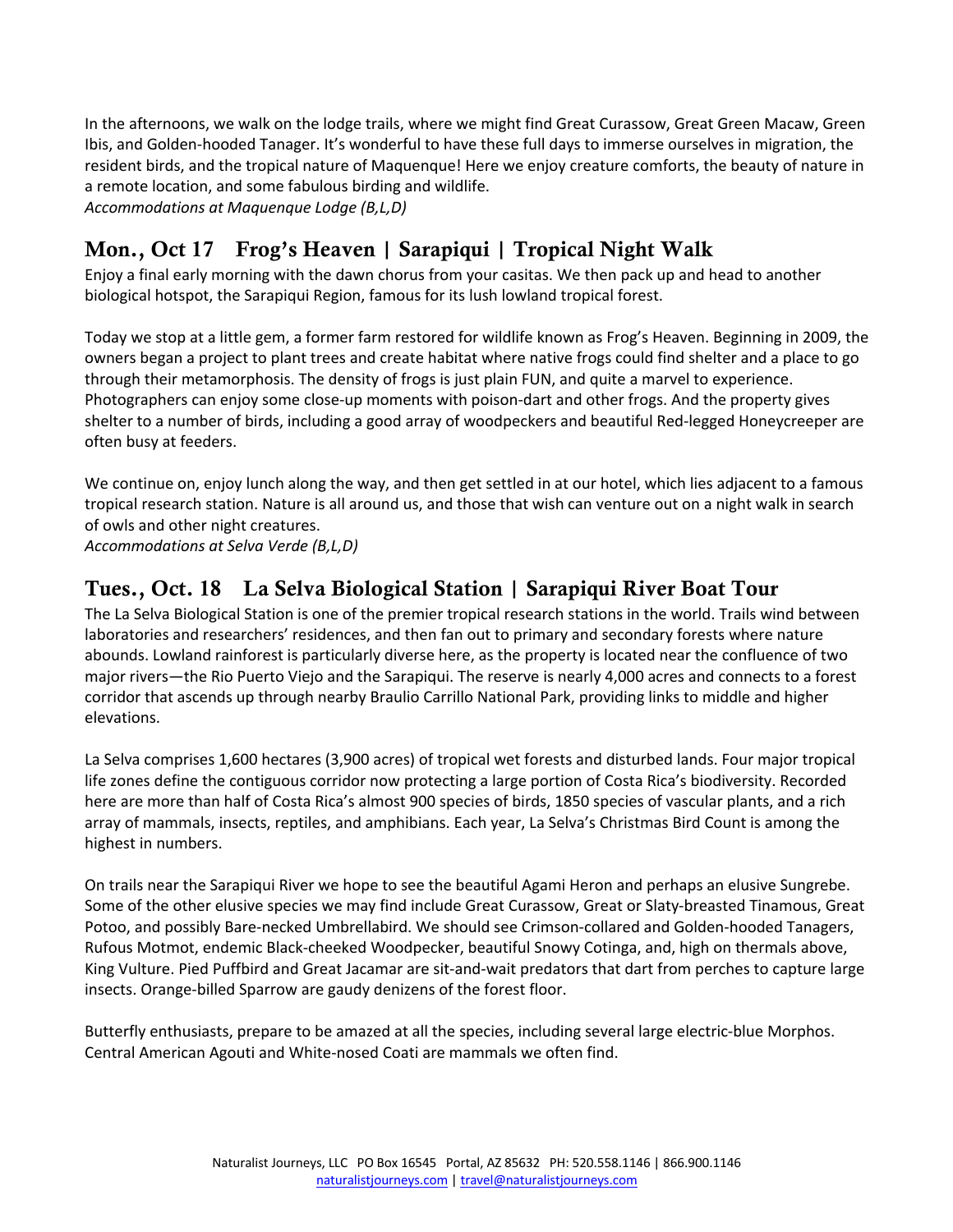In the late afternoon, we venture out on the Sarapiqui River for a boat trip; late afternoon is a great time to find secretive birds like Sunbittern, Green Ibis, Fasciated Tiger-Heron, several kingfishers, herons, and egrets. Yellownaped and White-crowned Parrots make raucous noise overhead, joined by the smaller Olive-throated Parakeet. It's beautiful to be out on the water where the temperature is cool and views of the mountains are spectacular. *Accommodations at Selva Verde (B,L,D)*

## Wed., Oct. 19 & Thurs., Oct. 20 Jungle & Ocean | Migrating Raptors | Puerto Viejo

Few venture down to Costa Rica's southeast corner, where a narrow strip of land lies between the rugged Talamanca Mountain Range and the Caribbean Sea. After leaving the lush lowland rainforest, we turn south at Limon and follow the coast for the rest of our route today. Black-chested Jay and Sulphur-rumped Tanager are specialties for the country here, as is Whistling Wren. An hour south to the Panama border near Sixaola a few more specialties occur, such as Spot-crowned Antbird.

This is a rich area, with large tracts of a mix of primary and second-growth forests that are home to numerous species. Bay Wren, Montezuma Oropendola, Squirrel Cuckoo, Masked Tityra, and possibly Cinnamon Woodpecker are vocal and often steal the show. We also look for Rufous-winged Tanager, Tawny-crested Tanager, and both Green and Shining Honeycreepers. Our eyes roam to the sky, and for those fit to hike there is an excellent opportunity to reach a hawk-viewing site where kettles of migrating Broad-winged Hawk, possible Swainson's Hawk, and Turkey Vulture can fill the sky. Resident White Hawk and Semiplumbeous Hawk occur here as well.

We make time for you to enjoy the beach, and catch the vibe of a different culture here—this part of Costa Rica is decidedly Caribbean. We enjoy that influence in our dining as well. *Accommodations at Cariblue Beach and Jungle Resort (B,L,D)*

# Fri., Oct. 21 Coastal Scenic Drive | Turrialba | Rancho Naturalista

After breakfast, we retrace our route along the coast, stopping at a few birding spots along the way. The morning is spent largely in travel. Our stops are guide's choice based on what at this point in our trip we still hope to see.

We enjoy lunch at a restaurant along our travel route and by late afternoon check into the lodge. We enjoy birding from the veranda after settling in. This is a delight―particularly for those that fancy close-up views of hummingbirds. A number of mid-elevation Caribbean-side specialties can be found here, including Black-crested Coquette, Snowcap, Green Thorntail, and Bronze-tailed Plumeleteer. Temperatures are cooler at a comfortable 3000 feet. At day's end, we are likely to see both Keel-billed and Yellow-throated Toucans coming in to roost. Enjoy dinner and time to tally up our sightings in the cozy lodge dining area. *Accommodations at Rancho Naturalista (B,L,D)* 

# Sat., Oct 22 Birding Mid-Montane Forests | Rancho Naturalista Grounds

Wake up and bird from the balcony where, with luck, a mixed group of colorful tanagers may be at work on bananas at the feeders. We can hope for Scarlet-rumped, Speckled, Bay-headed, Silver-throated, and Emerald. White-necked Jacobin are regulars, and a special treat is the tiny Black-crested Coquette. Lesson's Motmot and Golden-olive Woodpecker are yard birds—imagine! Indeed, over 200 species have been seen from this balcony. Linger as we may, trails and exploring calls.